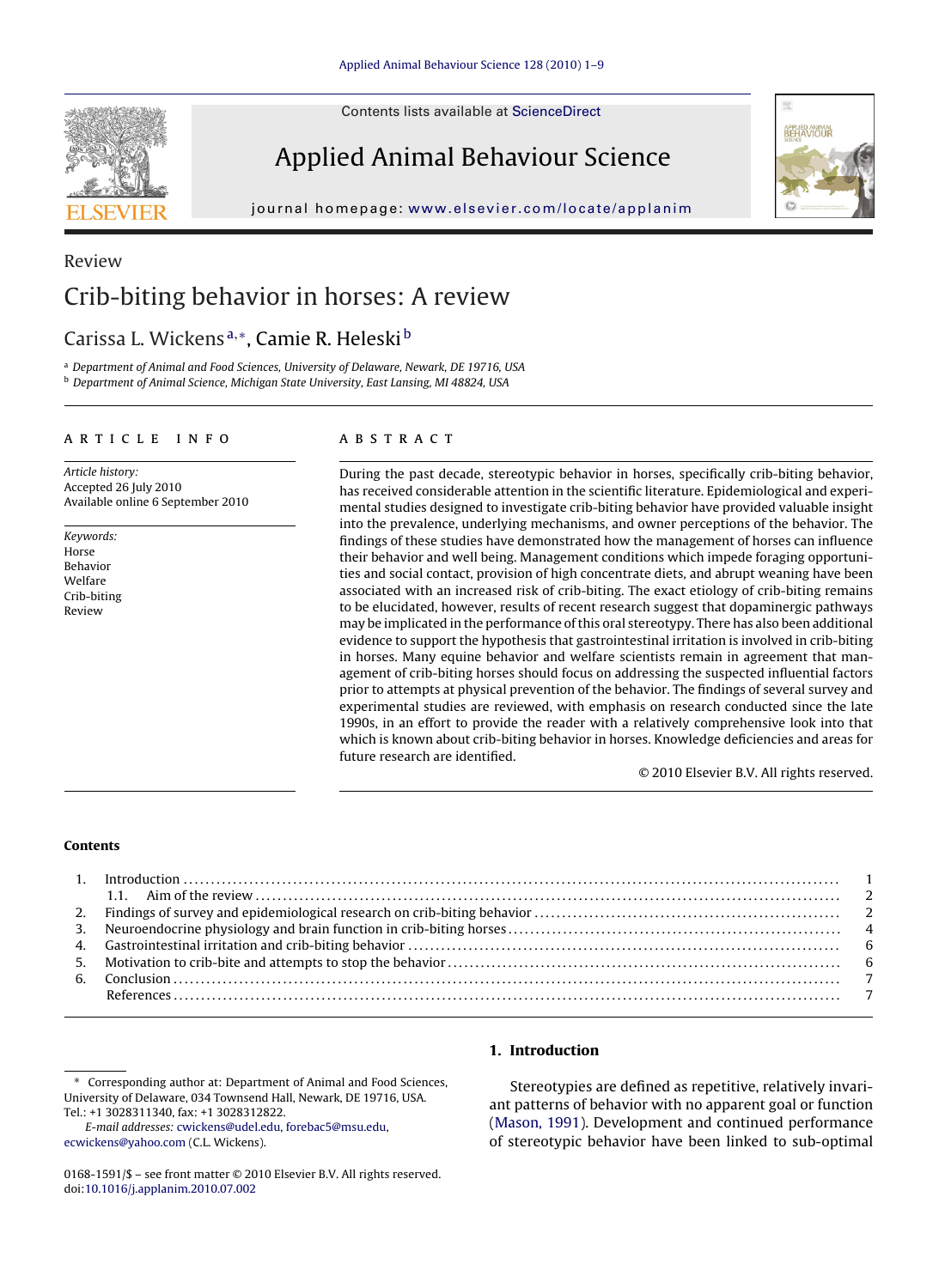environments ([Ödberg, 1987; Cooper and Albentosa, 2005\).](#page-7-0) Specifically, stereotypic behavior can develop within the following contexts: when an animal is unable to execute a behavior pattern that it is highly motivated to perform, such as feeding behavior; when it cannot escape or avoid a stressful or fearful situation; or when it is kept in confinement or social isolation ([Mason, 1991\).](#page-7-0) It has been suggested that stereotypic behavior may serve as a coping mechanism, functioning to reduce stress or to provide the animal with some form of control over its environment [\(Mason, 1991; Cooper and Albentosa, 2005\).](#page-7-0) The presence of stereotypies has been used as an indicator of poor welfare [\(Broom, 1983; Mason and Latham, 2004\)](#page-6-0) although whether the welfare is currently poor or has simply been poor in the past is more difficult to determine. Stereotypies have been observed in several species ([Mason, 1991\) a](#page-7-0)nd in captive ungulates, performance of oral stereotypic behavior is common [\(Bergeron et al., 2006; Mason and Rushen,](#page-6-0) [2006\).](#page-6-0) Specific examples include object-licking in giraffes, bar-biting and sham chewing in sows, tongue-rolling in cattle, and crib-biting in horses [\(Mason and Rushen, 2006\).](#page-7-0)

Horses exhibiting crib-biting behavior anchor their top incisor teeth on a fixed object (e.g. fence, stall or building structures), pull backward, contract the neck muscles, and draw air into the cranial esophagus emitting an audible grunt [\(McGreevy et al., 1995a,b; Dodman et al., 2005\).](#page-7-0) The behavior is not known to occur in feral, free-ranging horses, but is observed in domestic ([Houpt and McDonnell, 1993;](#page-7-0) [Mills, 2002\)](#page-7-0) and captive wild horses, e.g. Przewalski horse [\(Boyd, 1986\).](#page-6-0) Performance of crib-biting behavior has been reported to occupy from 15% ([Nicol et al., 2002\)](#page-7-0) up to 65% [\(Bachmann et al., 2003a\)](#page-6-0) of the daily time budget.

It is widely reported in the literature that crib-biting, and other stereotypic behaviors, are viewed by owners as being problematic and undesirable [\(Kiley-Worthington,](#page-7-0) [1983; Houpt and McDonnell, 1993; Nicol, 1999a; Mills,](#page-7-0) [2002\).](#page-7-0) Crib-biting behavior has been linked to unthriftiness (weight loss and poor condition) in horses. This is thought to be a result of increased energy expenditure and/or a decrease in the amount of time spent eating and grazing during performance of the behavior (Houpt and McDonnell, [1993; McGreevy and Nicol, 1998a\).](#page-7-0) The behavior also has been associated with excessive tooth wear [\(Owen, 1982;](#page-7-0) [Boyd, 1986\),](#page-7-0) which in severe cases may impair the horse's ability to graze or result in dental disease. Two recent studies have demonstrated an association between epiploic foramen entrapment, a specific form of colic, and crib-biting behavior ([Archer et al., 2004, 2008\).](#page-6-0) Despite the latter findings, however, evidence for direct negative consequences of crib-biting behavior on horse health remains largely anecdotal, requiring further empirical investigation and careful documentation.

The precise etiology of crib-biting behavior has yet to be elucidated, and it is likely that the cause is multifactorial. Several studies have been conducted to investigate the potential biological mechanisms underlying crib-biting behavior. For example, crib-biting has been associated with altered neuroendocrine physiology ([Gillham et al., 1994;](#page-7-0) [Lebelt et al., 1998; McBride and Hemmings, 2005, 2009\)](#page-7-0) and brain function ([Hemmings et al., 2007; Parker et al.,](#page-7-0) [2008b\).](#page-7-0) There is also some evidence to support a role of gastrointestinal irritation in performance of the behavior [\(Mills and Macleod, 2002; Nicol et al., 2002; Lillie, 2004\).](#page-7-0) The findings of these studies have greatly enhanced our understanding of the behavior, but in some cases, results have been conflicting or insufficient, and warrant further investigation. Application of survey research methodology to questions about crib-biting behavior has provided some insight into the prevalence of and risk factors associated with the behavior. Specific factors found to be associated with crib-biting behavior include time spent out of the stable, forage and concentrate feeding, breed and sex of horse [\(McGreevy et al., 1995c; Luescher et al., 1998; Redbo et](#page-7-0) [al., 1998; Bachmann et al., 2003b\) a](#page-7-0)nd method of weaning [\(Waters et al., 2002; Parker et al., 2008a\).](#page-8-0) Some of the more recent epidemiological studies have also assessed owner awareness and perceptions regarding crib-biting behavior [\(McBride and Long, 2001; Albright et al., 2009; Wickens,](#page-7-0) [2009\)](#page-7-0) in an effort to determine the current level of concern with and knowledge about the behavior within the equine community. A summary of factors influencing the development of crib-biting based on evidence provided in the literature is presented in [Table 1.](#page-2-0)

#### 1.1. Aim of the review

Within the past decade, equine scientists have conducted a number of studies designed to examine the etiology of crib-biting behavior. The purpose of this paper is to review the existing literature on crib-biting behavior with special attention directed toward research carried out after the publication of equine stereotypic behavior review articles in the mid- to late-1990s ([Winskill et al., 1995;](#page-8-0) [Cooper and Mason, 1998; Nicol, 1999b\).](#page-8-0) Emphasis is placed on our current understanding of the role of neuroendocrine and brain physiology and of gastrointestinal irritation in the performance of the behavior, as well as the contribution of horse characteristics and environmental factors to crib-biting behavior. Recommendations concerning areas needing additional research are made throughout.

#### **2. Findings of survey and epidemiological research on crib-biting behavior**

The prevalence of crib-biting behavior reported in horses in Europe and Canada is 2.4–8.3% ([Vecchiotti and](#page-7-0) [Galanti, 1986; McGreevy et al., 1995c; Luescher et al.,](#page-7-0) [1998\).](#page-7-0) [Albright et al. \(2009\)](#page-6-0) reported an overall crib-biting prevalence of 4.4% in US horses. Survey studies in the UK and Canada have demonstrated an association between various management practices and stereotypic behavior. For example, a prospective study conducted by [Waters](#page-8-0) [et al. \(2002\)](#page-8-0) found that young Thoroughbred and part-Thoroughbred horses fed concentrate feed post-weaning were 4 times more likely to develop crib-biting behavior than foals not receiving concentrate. Weaning method also has been associated with the performance of stereotypic behavior including crib-biting. In a recent survey of management practices implemented on breeding farms in Europe, North America, and Australia, natural weaning (mare allowed to wean foal) was associated with a decrease in the chance of foals developing abnormal behav-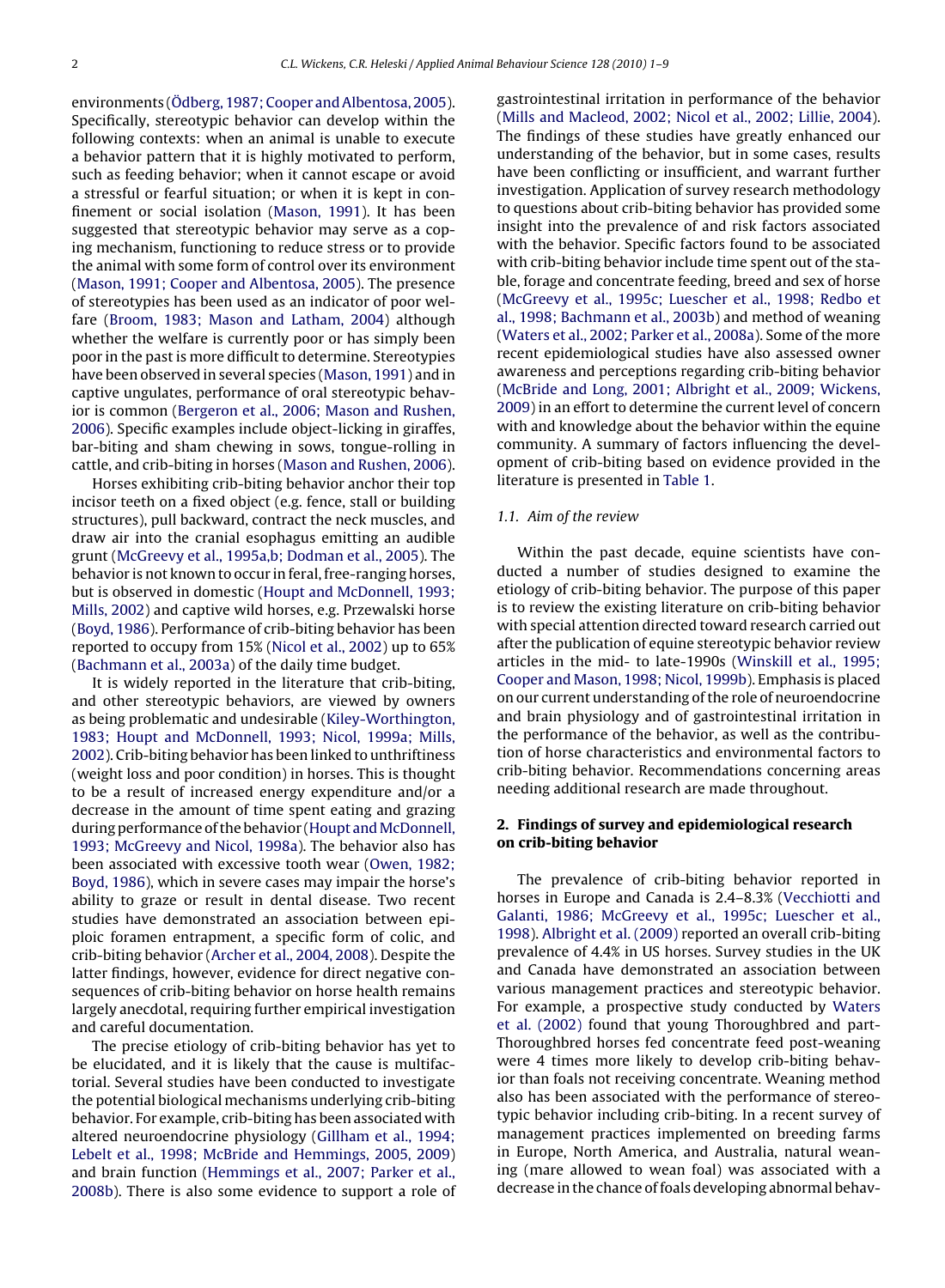#### <span id="page-2-0"></span>**Table 1**

Summary of factors influencing development of crib-biting in horses.

Physiological mechanisms Neuroendocrine physiology Serotonergic system Serotonin reuptake inhibitors effective in reducing stereotypies Trend for lower basal serotonin levels in crib-biting compared to non-stereotypic horses Endogenous opioids Suggested to facilitate and reinforce stereotypic behavior Administering opioid antagonists reduces crib-biting Measurement of plasma  $\beta$ -endorphin concentrations in crib-biting horses has produced conflicting results Hypothalamus–pituitary–adrenal (HPA) axis Crib-biting hypothesized as an adaptive response to stress Bouts of crib-biting have been shown to lower plasma cortisol concentration, heart rate, and nociceptive threshold Measurement of cortisol concentrations in crib-biting horses has produced conflicting results and remains controversial Dopaminergic system Dopamine receptor densities have been shown to differ between crib-biting and non-crib-biting horses Dopamine pathways are important in goal-directed behavior and crib-biting horses have demonstrated difficulties in learning response-outcome contingencies Gastrointestinal physiology Crib-biting associated with gastric ulceration in foals Consumption of an antacid product has been shown to reduce crib-biting behavior in both foals and adult horses Differences in serum gastrin concentrations and gastric pH have been observed between crib-biting and non-crib-biting horses Genetics and horse characteristics Breed predisposition Thoroughbreds and Warmbloods appear to be at greater risk compared to other breeds Sex Male horses, particularly stallions, appear to be at greater risk compared to mares Management factors associated with increased risk of crib-biting High concentrate/low forage diets Housing young horses in individual stalls

Management factors associated with reduced risk of crib-biting Increased amount of time spent outside of the stable Allowing horses social contact with others in the same enclosure Keeping foals exclusively on grass at the time of weaning

ior ([Parker et al., 2008a\).](#page-7-0) Post-weaning housing was also associated with the performance of abnormal behavior with decreased risk of abnormal behavior in foals kept exclusively on grass [\(Parker et al., 2008a\).](#page-7-0) In eventing and dressage horses in the UK, increased amounts of time spent outside the stable were associated with a decreased risk of stereotypic behavior ([McGreevy et al., 1995c\).](#page-7-0) In addition, [Wickens \(2009\)](#page-8-0) found a negative relationship between the daily amount of turn-out and crib-biting behavior.[Wickens](#page-8-0) [\(2009\)](#page-8-0) also found that social contact with other horses (i.e. in the same enclosure) reduced the probability of cribbiting behavior. Survey studies conducted to investigate stereotypic behavior in race horses in Sweden ([Redbo et](#page-7-0) [al., 1998\),](#page-7-0) and in Swiss horses of multiple breed types and

uses [\(Bachmann et al., 2003b\) f](#page-6-0)ound that regular feeding of concentrates increased the risk of performing stereotypic behavior. Specifically, [Redbo et al. \(1998\)](#page-7-0) demonstrated a positive relationship between the amount of concentrate and stereotypic behavior, including crib-biting, and a decreased risk of stereotypy with increased amount of roughage.

[Visser et al. \(2008\)](#page-8-0) proved experimentally the associations between housing, social isolation and the performance of stereotypic behavior. In young, Dutch Warmblood horses previously naïve to stall housing, 22% of the horses housed individually in boxes were seen exhibiting crib-biting behavior whereas horses pair-housed in boxes did not begin performing stereotypic behavior (cribbiting, weaving or box walking). Although the data were not shown, Visser et al. (2008) indicated that after 12 weeks of stabling, performance of stereotypic behavior was still reversible in the majority of the horses exhibiting stereotypies. This finding stresses the importance of identifying behavioral problems early so that appropriate management changes can be made before crib-biting and other stereotypic behaviors become established. The approach implemented by [Visser et al. \(2008\)](#page-8-0) appears valuable in obtaining a better understanding of the circumstances that elicit development of crib-biting behavior.

Certain breeds of horses may be more likely to exhibit stereotypic behavior, including crib-biting, than others. This was demonstrated by [Bachmann et al. \(2003b\)](#page-6-0) in a survey of stereotypic behavior in Swiss horses in which Warmbloods and Thoroughbreds were at 1.8 and 3.1 times greater risk of performing stereotypic behavior, respectively, compared to other breeds. [Albright et al. \(2009\)](#page-6-0) found that among US horses, Thoroughbreds were 3 times more likely to exhibit crib-biting behavior than Quarter Horses and 5 times more likely than Arabians. [Vecchiotti](#page-7-0) [and Galanti \(1986\)](#page-7-0) suggested the involvement of a genetic component in the performance of stereotypic behavior, as evidenced by the finding that one or more relatives in eight families of Thoroughbreds exhibited crib-biting behavior. [Luescher et al. \(1998\)](#page-7-0) found a higher prevalence of crib-biting in geldings and stallions compared to mares, and a greater risk of crib-biting among Thoroughbred horses. Horses used for competitive disciplines such as racing, eventing, show-jumping, and dressage are often kept individually with limited free movement and social contact, and Thoroughbreds and Warmbloods are frequently engaged in these sports. Stallions also are frequently housed in individual enclosures to prevent accidental breeding and aggression.

Actual accounts of crib-biting behavior in other equid species are rare. For example, this author was not able to find documented cases of crib-biting in captive zebra. Personal communications with individuals working with large numbers of donkeys and mules indicate that occurrence of crib-biting in this species is infrequent, with only one donkey being reported to engage in a portion of the cribbiting sequence, i.e. anchoring its incisor teeth on fence boards (Windsor, personal communication; Taylor, personal communication). Donkeys, however, generally are not subjected to individual stall confinement and the high concentrate feeding that many horses are exposed to. It is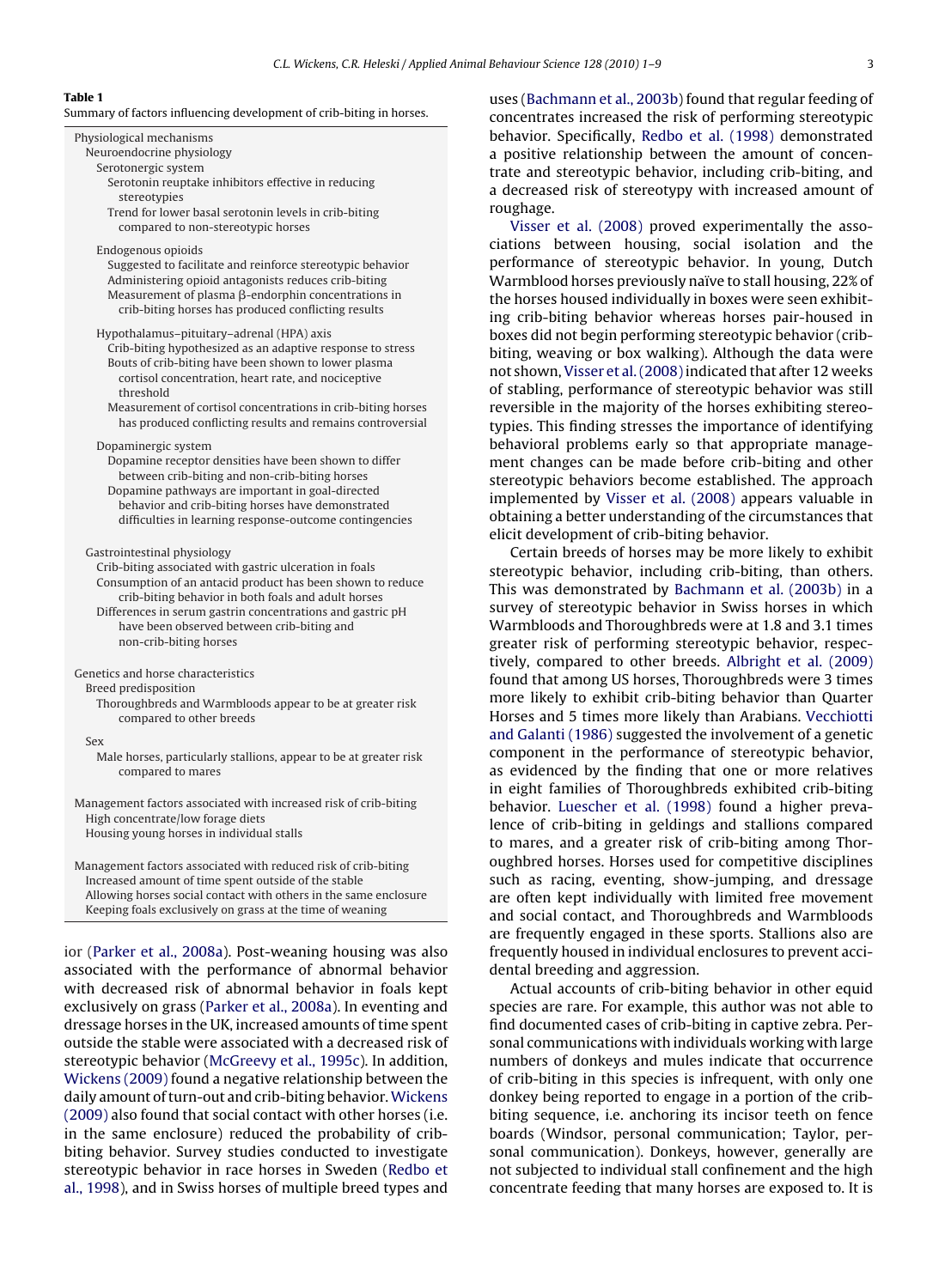possible that the temperament and management of donkeys is protective against development of crib-biting. [Boyd](#page-6-0) [\(1986\)](#page-6-0) documented crib-biting in a zoo-kept female Przewalski's horse, and in a later publication ([Boyd, 1991\)](#page-6-0) referred back to this case cautioning that Przewalski's horses kept in small enclosures may begin crib-biting. Wood-chewing and coprophagy were observed in these horses in the small enclosures, but not when the horses were out on pasture [\(Boyd, 1986\).](#page-6-0)

Interconnections between genetic and environmental factors, specifically interactions between gender and management, or breed and management, almost certainly play a role in the development of crib-biting behavior, and these relationships warrant further consideration in future experimental and epidemiological studies. Nonetheless, there is some evidence for a genetic predisposition in the display of the behavior [\(Vecchiotti and Galanti, 1986;](#page-7-0) [Albright et al., 2009\)](#page-7-0) and identification of specific genes responsible for crib-biting through pedigree analysis and association mapping should be pursued.

A few of the more recent survey studies have included questions related to owner and farm manager perceptions of stereotypic behavior in horses. British horse owners have demonstrated concern regarding the performance of stereotypic behavior with the majority of owners physically preventing horses from performing the behavior [\(McBride and Long, 2001\).](#page-7-0) Cribbing straps were among the most frequently reported means of prevention. Horse owners and farm managers queried in a study conducted by [Wickens \(2009\)](#page-8-0) also expressed concern about crib-biting behavior with 81% of owners indicating they had tried to stop the behavior. However, perceptions regarding the impact of the behavior on horse performance/learning, horse health, and monetary value of the animal were different between owners of non-stereotypic horses and those respondents currently owning/managing a crib-biter. In general, respondents presently owning/managing a cribbiting horse were less concerned about the behavior having a negative impact on learning, health, or monetary value. It appeared that perceptions about stereotypic behavior within the equine community at large may not coincide with those held by individuals having first-hand experience with crib-biting horses.

One additional aspect of crib-biting behavior that has received some consideration in recent epidemiological research is the question concerning whether horses learn to copy the behavior by watching or interacting with others. Currently, there is little evidence to support the belief that horses learn to perform stereotypic behavior by observing others. A small percentage of crib-biting horse owners (7%) in the study conducted by [Wickens \(2009\)](#page-8-0) reported that a horse had started to crib-bite after another crib-biting horse had arrived at the farm. The management practices of those farms differed from one another with respect to primary housing, social contact, and hours of turn-out. Thus, it would be difficult to determine whether horses are in fact copying the behavior or if the behavior is the result of exposure to common management factors, specifically those factors previously demonstrated to be associated with an increased risk for crib-biting behavior. [Albright et](#page-6-0) [al. \(2009\)](#page-6-0) reported that only 1% of horses surveyed started to crib-bite after the arrival of a crib-biting horse. On the other hand, [Nagy et al. \(2008\)](#page-7-0) found an increased risk of stereotypic behavior (crib-biting and weaving) in horses exposed to stereotypic neighbors. Interestingly, it was the presence of a weaving neighbor that increased the risk of crib-biting. It has been suggested ([Murphy and Arkins,](#page-7-0) [2007; Ninomiya, 2007\)](#page-7-0) and more recently demonstrated [\(Krueger and Heinze, 2008\)](#page-7-0) that familiarity with other horses and dominance hierarchies between horses may be important factors in the ability of horses to learn or copy a particular behavior by observation. Subsequent empirical and epidemiological investigation is needed prior to reaching a conclusion about the ability of horses to imitate stereotypic behavior through observation.

Cross-sectional studies are somewhat limited in their ability to determine cause and effect associations between management factors and crib-biting behavior. Many horses included in such studies may already be established in the behavior. Horses purchased or brought onto the farm already exhibiting crib-biting behavior may have developed the behavior as a result of previous management rather than from exposure to their present environment. Nonetheless, cross-sectional studies have been helpful in identifying the prevalence of, and in generating additional hypotheses about, stereotypic behavior. Prospective epidemiological research studies allow researchers to follow the development of behavior in young horses exposed to various management factors, and are the favored approach to identifying associations between environmental and horse-related variables and the performance of stereotypic behavior. However, the increased cost and time commitment associated with conducting longitudinal studies and the need for large sample sizes represent a definite challenge to researchers. Collaboration among equine scientists and epidemiologists from multiple institutions and regions may facilitate funding opportunities, enhance questionnaire and experimental design, and provide increased accessibility to farm managers/owners and available horses. Meta-analysis of existing studies may also be of value.

#### **3. Neuroendocrine physiology and brain function in crib-biting horses**

The repetitive and persistent nature of stereotypic behavior has led authors in the past to describe such behavior in horses as "obsessive compulsive disorder" or OCD [\(Luescher et al., 1991; Shuster and Dodman, 1998\).](#page-7-0) However, because obsessions involve recurrent, intrusive thoughts, a capability that horses are not known to possess, the terms "compulsive disorder" ([Luescher et al., 1998\),](#page-7-0) and "stereotypic behavior" [\(Mills and Nankervis, 1999\) a](#page-7-0)re preferred. Nonetheless, implication of the serotonergic system in compulsive disorders in both humans and horses represents a commonality between the two species in the underlying pathology of such repetitive or stereotyped behavior patterns. Serotonin reuptake inhibitors have been used to treat compulsive disorders in humans ([Bandelow,](#page-6-0) [2008\)](#page-6-0) and have been reported to reduce stereotypic behavior in horses [\(McDonnell, 1998\).](#page-7-0) However, [Lebelt et al.](#page-7-0) [\(1998\)](#page-7-0) expressed uncertainty regarding whether these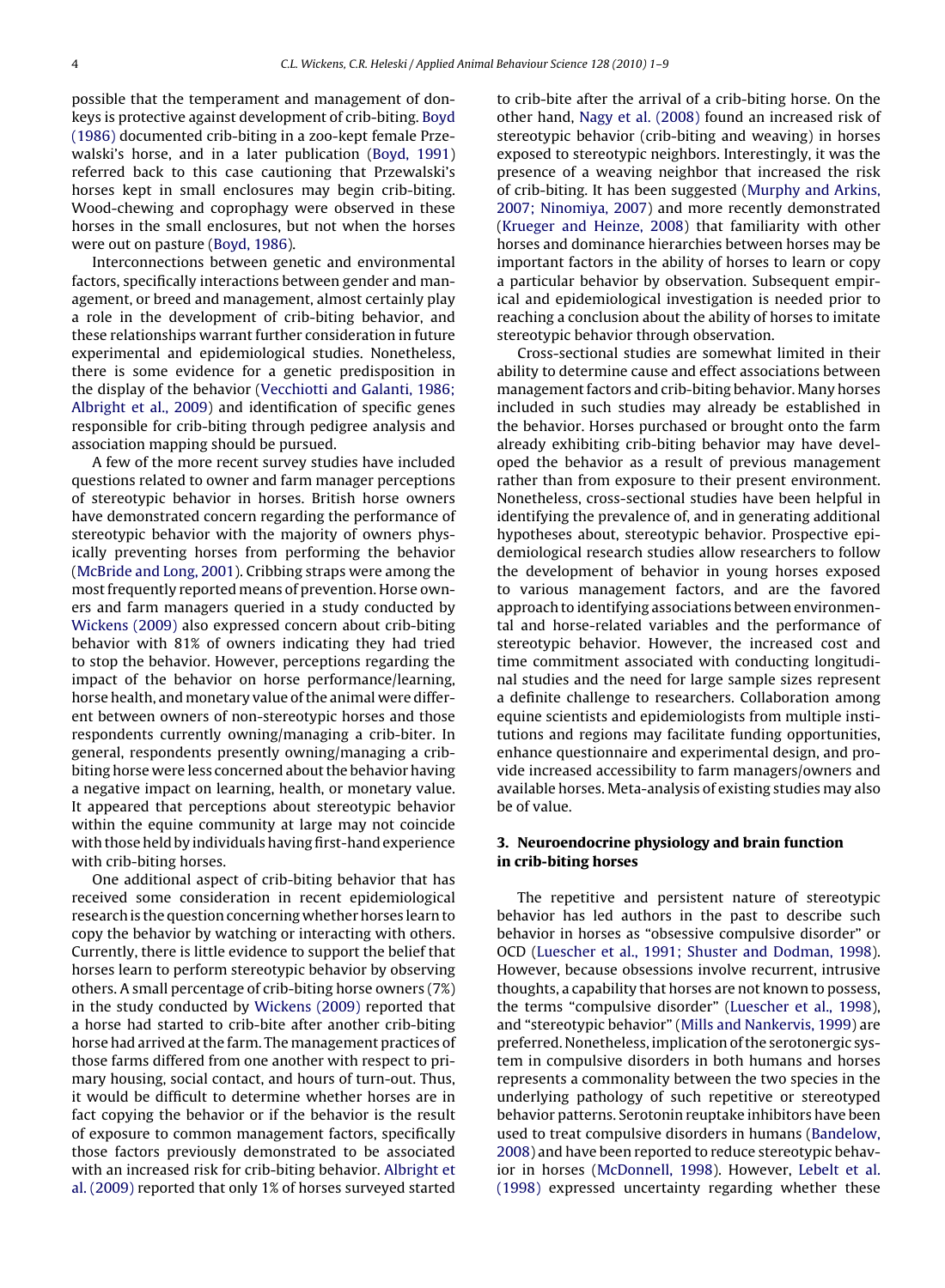drugs selectively affect stereotypic behavior or result in changes in behavior by way of a general sedative effect. [Lebelt et al. \(1998\)](#page-7-0) did find a trend for lower basal serotonin levels in crib-biting compared to non-stereotypic horses, suggesting that the serotonergic system of cribbiters may differ from that of non-crib-biting horses. The precise role of serotonin in the development or maintenance of the behavior remains unclear, however, and the results obtained by [Lebelt et al. \(1998\)](#page-7-0) have yet to be confirmed or refuted through additional experimental studies of the serotonergic system in crib-biting horses.

Endogenous opioids have been suggested to facilitate and reinforce stereotypic behavior ([Dodman et al., 1987;](#page-6-0) [Gillham et al., 1994; Zanella et al., 1996\).](#page-6-0) In a study conducted by [Dodman et al. \(1987\),](#page-6-0) infusion of opioid antagonists reduced crib-biting behavior, lending support to this hypothesis. Similarly, [McBride and Cuddeford](#page-7-0) [\(2001\)](#page-7-0) demonstrated a reduction in crib-biting behavior by administering naloxone, but the authors suggested that a general sedative effect of the opiate antagonist might have influenced performance of the behavior. Measurement of plasma β-endorphin in crib-biting horses has produced conflicting results. [Gillham et al. \(1994\)](#page-7-0) reported significantly lower baseline concentrations of  $\beta$ -endorphin in crib-biting horses compared to non-crib-biting controls, whereas [Lebelt et al. \(1998\)](#page-7-0) found 3 times higher basal --endorphin concentrations in crib-biting horses. [Pell and](#page-7-0) [McGreevy \(1999\), h](#page-7-0)owever, found no significant difference in plasma  $\beta$ -endorphin concentrations between crib-biting and normal horses. [Lebelt et al. \(1998\)](#page-7-0) and [Nicol \(1999\)](#page-7-0) have suggested that peripheral plasma β-endorphin concentrations may not reflect concentrations in the central nervous system that would be responsible for producing behavioral changes. [Pell and McGreevy \(1999\)](#page-7-0) have proposed that a failure to detect differences in plasma  $\beta$ endorphin concentrations between crib-biting and normal horses may indicate greater sensitivity of opioid receptors in stereotypic horses.

Crib-biting behavior also has been proposed as a means to alleviate a horse's stress. In a study conducted by [Lebelt](#page-7-0) [et al. \(1998\),](#page-7-0) heart rate and nociceptive threshold were lowered in horses during periods of crib-biting. In their discussion, the authors suggest that the increased perception of the aversive stimulus may indicate a reduced state of arousal. This finding challenges the idea that crib-biting results in the release of endogenous opioids since β-endorphin induced analgesia would be expected to increase the nociceptive threshold. [McBride and Cuddeford](#page-7-0) [\(2001\)](#page-7-0) reported a significant reduction in plasma cortisol concentration following bouts of crib-biting, providing further evidence that the act of crib-biting may reduce stress. [McGreevy and Nicol \(1998b\)](#page-7-0) found higher mean baseline concentrations of cortisol in crib-biting compared to normal horses, but prevention of the behavior via removal of the crib-biting surface, did not result in a rise in cortisol concentration. Subsequent studies have found no significant differences in plasma ([Pell and McGreevy, 1999; Clegg](#page-7-0) [et al., 2008\)](#page-7-0) or salivary ([Pell and McGreevy, 1999\)](#page-7-0) cortisol between crib-biting and control horses, suggesting that levels of arousal in stereotypic and normal horses are similar. There is some evidence suggesting crib-biting horses react more strongly to acute stressors [\(Minero et al.,](#page-7-0) [1999; Bachmann et al., 2003a\) c](#page-7-0)ompared to their non-cribbiting counterparts. In addition, [Minero et al. \(1999\)](#page-7-0) found that heart rate and general activity of crib-biting horses returned more quickly to basal levels following application of the stressor, providing additional support that the behavior may serve as an adaptive response to stress. However, interpretation of the findings obtained from these studies is difficult and remains controversial. Results may be confounded by individual differences in temperament, reactivity and life experiences of the crib-biting and noncrib-biting horses enrolled in such studies. An inherent limitation in many of these studies is that measurements of cortisol have been obtained in mature horses with an established history of performing the behavior rather than in horses just developing the behavior. Although [McGreevy](#page-7-0) [and Nicol \(1998b\)](#page-7-0) observed higher cortisol concentrations in crib-biters, a result that may imply a heightened stress response in the stereotypic horses, the authors suggested that longitudinal studies would be necessary to establish whether development of crib-biting had been successful in reducing already elevated concentrations of stress hormones.

Research aimed at addressing the role of neuroendocrine physiology and brain function in the development and continued performance of stereotypic behavior is further complicated by the interrelationships between the hypothalamus–pituitary–adrenal (HPA) axis and reward systems within the brain. [Cabib et al. \(1998\)](#page-6-0) found that stress induces significant changes in dopamine (DA) receptor densities within the mesoaccumbens and nigrostriatal systems in mice. In inbred strains of mice, these stressinduced changes in dopamine neurophysiology have been associated with the development of stereotypic behavior [\(Cabib and Bonaventura, 1997\).](#page-6-0) More recently, [McBride](#page-7-0) [and Hemmings \(2005\)](#page-7-0) reported significantly lower DA D1-like receptor sub-types in the caudate nucleus (dorsomedial striatum; DMS) and significantly higher DA D1-like and D2-like receptor sub-types in the nucleus accumbens (ventral striatum) of crib-biting horses. Due to the involvement of basal ganglia and dopamine pathways in instrumental task learning specifically goal-directed learning and response-outcome processes, [Hemmings et al.](#page-7-0) [\(2007\)](#page-7-0) and [Parker et al. \(2008\)](#page-7-0) proposed that basal ganglia dysfunction and alterations in dopamine physiology in crib-biters would be expressed as aberrant or impaired learning task performance. [Hemmings et al. \(2007\)](#page-7-0) demonstrated that horses exhibiting crib-biting behavior required significantly more unreinforced trials to reach extinction criterion (i.e. stereotypic horses continued to perform button presses without receipt of the food reward), and it was suggested that this perseverative responding might be indicative of basal ganglia dysfunction. In the study by [Parker et al. \(2008\),](#page-7-0) learning performance within a free-operant instrumental choice paradigm was compared between crib-biting horses and non-stereotypic horses. Crib-biting horses failed to choose a more immediate reinforcer demonstrating difficulty of the crib-biters to effectively learn the response-outcome contingency. These studies are among the first to examine and provide evidence of a behavioral correlate for neurophys-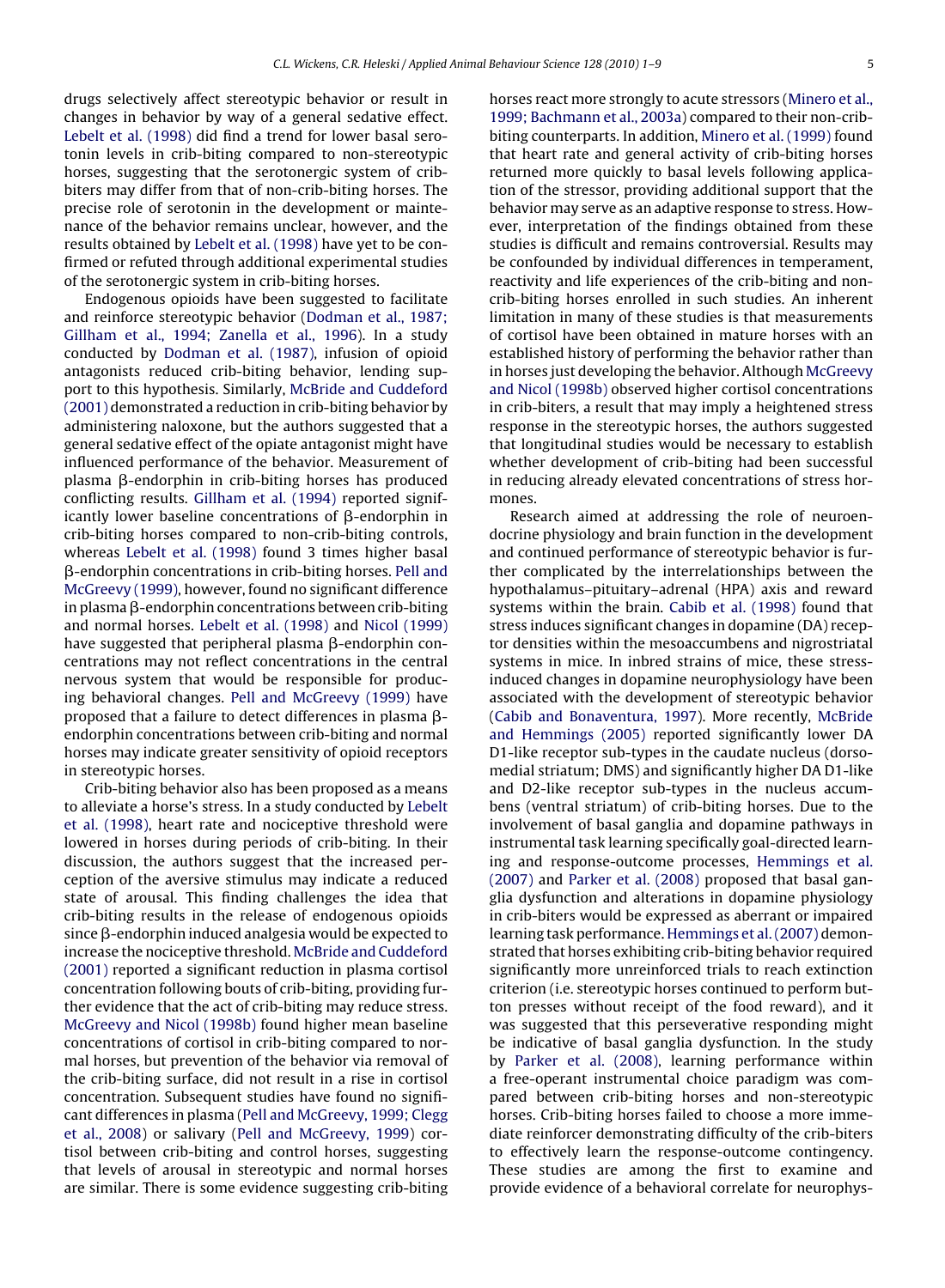iologic dysregulation in crib-biting horses. Investigating differences in learning ability between crib-biting and nonstereotypic horses, specifically within response-outcome paradigms offers a promising, non-invasive approach to addressing questions pertaining to the role of brain and neuroendocrine physiology in the performance of cribbiting behavior in horses. For further discussion of the role of the basal ganglia dopamine pathway in the development of equine stereotypy, see [McBride and Hemmings \(2009\).](#page-7-0)

#### **4. Gastrointestinal irritation and crib-biting behavior**

Free-ranging horses spend a large proportion of their time grazing and foraging. In contrast, domesticated horses, particularly elite performance horses, are often fed high concentrate, relatively low forage diets to meet the increased energy demands associated with their competitive lifestyles. Concentrate and forage rations are often delivered only 2 times per day, thus subjecting horses to longer periods of feed deprivation. Feed deprivation can result in gastric ulceration due to increased exposure of the squamous mucosal lining to gastric acidity [\(Murray and](#page-7-0) [Eichorn, 1996\).](#page-7-0) Gastrin, a peptide hormone secreted into the blood, is a potent stimulator of gastric acid secretion [\(Katz, 1991\),](#page-7-0) and in horses, [Smyth et al. \(1989\)](#page-7-0) observed a greater and more prolonged gastrin response to the feeding of pelleted and sweet feed diets compared to ad libitum hay feeding. Several studies have demonstrated associations between concentrate feeding and crib-biting behavior ([Kusunose, 1992; Gillham et al., 1994; Redbo et](#page-7-0) [al., 1998; Waters et al., 2002\).](#page-7-0)

It has been suggested that crib-biting behavior may be an adaptive response to gastric acidity and that the act of crib-biting may raise gastric pH as a result of increased flow of alkaline saliva ([Nicol, 1999b\).](#page-7-0) [Moeller et al. \(2008\)](#page-7-0) demonstrated that salivation is stimulated with crib-biting, which lends support to this theory. Crib-biting behavior has recently been associated with gastric ulceration in foals, with gastric ulceration and inflammation present in 60% of crib-biting foals compared to 20% of non-crib-biting foals [\(Nicol et al., 2002\).](#page-7-0) In addition, crib-biting foals had greater severity of ulceration and inflammation upon initial endoscopic examination ([Nicol et al., 2002\).](#page-7-0) In the same study, the stomach condition of foals consuming a diet containing an antacid improved and there was a trend toward reduced duration of crib-biting in supplemented foals. In mature horses, long-term treatment with antacids has been shown to reduce the frequency of crib-biting ([Mills and](#page-7-0) [Macleod, 2002\),](#page-7-0) particularly in the period post-feeding. Crib-biting horses also have been found to have lower basal and post-feeding gastric pH compared to that of noncrib-biters [\(Lillie, 2004\).](#page-7-0) In the study conducted by [Mills](#page-7-0) [and Macleod \(2002\),](#page-7-0) integrity of the gastric mucosa was not examined, thus it is unclear whether the reduction in crib-biting frequency observed in mature horses consuming an antacid diet was due to an increase in gastric pH alone or to an overall improvement in stomach condition. The underlying cause of lower gastric pH in crib-biting horses observed in the study by [Lillie \(2004\)](#page-7-0) has not been determined. [Wickens \(2009\)](#page-8-0) recently conducted a study to examine the integrity and function of gastric mucosa in mature horses with a history of crib-biting behavior, but found no differences in the number or severity of squamous mucosal lesions between crib-biting and normal horses maintained on pasture. However, serum gastrin response to concentrate feeding was found to be higher in crib-biting horses compared to controls, providing some additional evidence that gastrointestinal physiology may be altered in horses exhibiting crib-biting behavior. It was suggested that gastrin-stimulated acid secretion may be enhanced in crib-biting horses due to greater G cell numbers or increased secretory capacity of the existing G cells, but this idea can only be confirmed through further investigation involving mucosal biopsies and molecular genetic techniques. It would be interesting to discover whether pathways involved in gastric acid secretion are upregulated in crib-biting horses. Additional studies employing continuous recordings of gastric pH in conjunction with repeated blood sampling for determination of basal and post-feeding serum gastrin concentrations in crib-biting and non-cribbiting horses may also be helpful in determining whether the gastrointestinal environment of crib-biting horses differs from that of normal horses.

Fermentation of concentrate feeds in the cecum and large intestine is known to reduce hindgut pH in horses [\(Rowe et al., 1994\).](#page-7-0) In a study conducted by [Johnson et al.](#page-7-0) [\(1998\), i](#page-7-0)ncreasing the amount of concentrate fed to horses resulted in the appearance of aberrant oral behaviors, such as wood-chewing, and reductions in fecal pH. Accumulation of lactic acid in the hindgut of horses was reduced by the addition of virginiamycin to the diet ([Rowe et al., 1994\),](#page-7-0) and supplementation with virginiamycin was shown to increase fecal pH and reduce the performance of abnormal oral behavior in horses receiving concentrate feed ([Johnson](#page-7-0) [et al., 1998\).](#page-7-0) However, [Moeller et al. \(2008\)](#page-7-0) contended that crib-biting was not one of the oral behaviors reported in the study by [Johnson et al. \(1998\). A](#page-7-0) recent study conducted by [Freire et al. \(2008\)](#page-7-0) found no effect of virginamycin supplementation on crib-biting behavior. Thus, the authors suggested that established crib-biting behavior in adult horses may not be influenced by hindgut acidosis.

Horses with gastric mucosal injury exhibit bruxism and behavioral signs of colic ([Murray, 1998\),](#page-7-0) thus appearing that horses are able to detect gastric acidity and mucosal damage, or at least the pain it likely induces. Pain is known to bring about changes in dopaminergic activity ([Wood,](#page-8-0) [2004\),](#page-8-0) and [Hemmings et al. \(2007\)](#page-7-0) postulated that visceral discomfort in horses may play an important role in the establishment of oral stereotypy through alteration of basal ganglia programming. It seems probable that a complex interrelationship between gastrointestinal and brain physiology is involved in the etiology of crib-biting behavior and further research in this area is warranted.

#### **5. Motivation to crib-bite and attempts to stop the behavior**

Many owners attempt to physically prevent horses from performing crib-biting behavior ([McBride and Long,](#page-7-0) [2001; Wickens, 2009\).](#page-7-0) Specific methods used to stop the behavior, with varying success, include removal of crib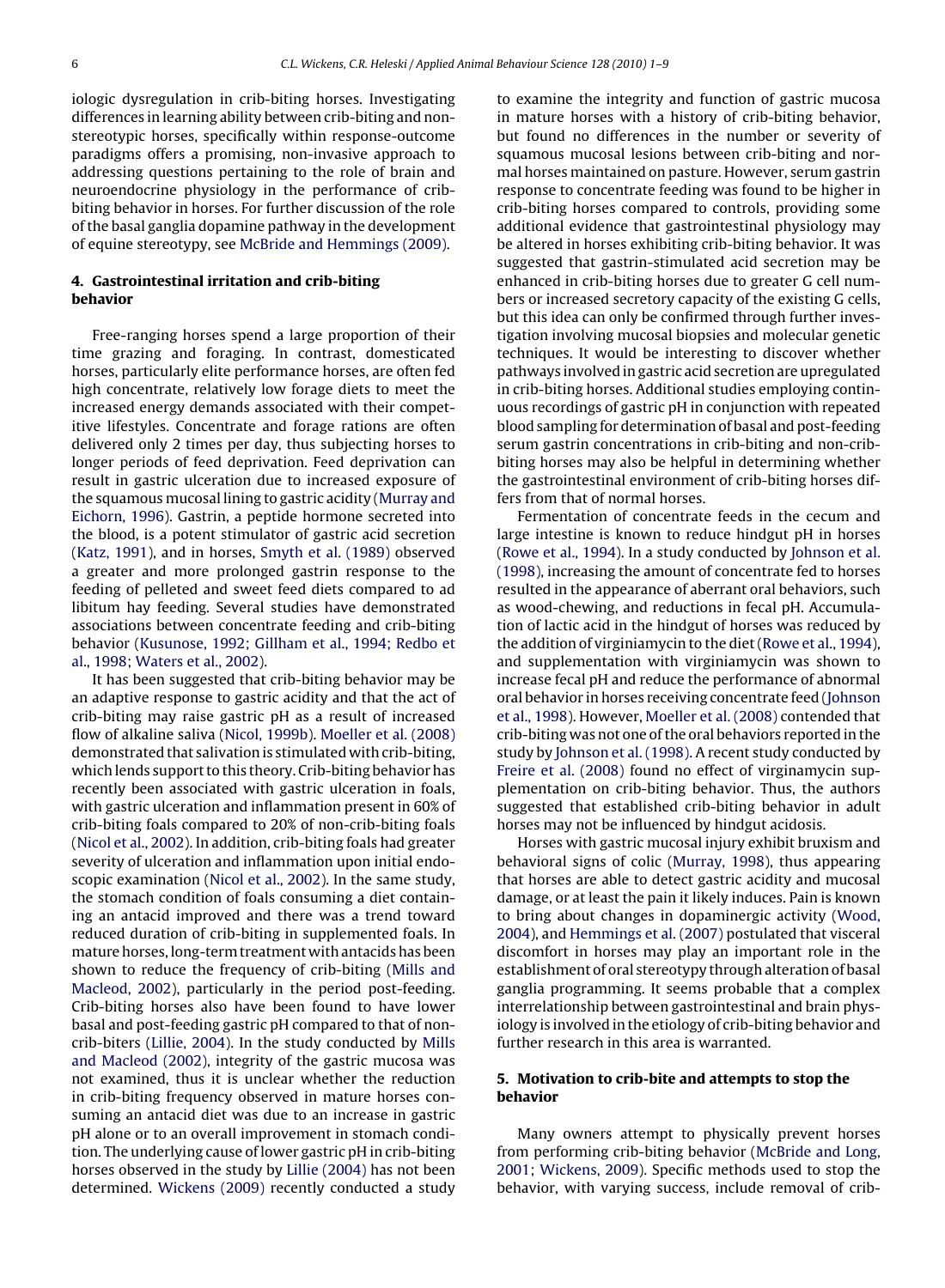<span id="page-6-0"></span>bing surfaces and application of repellents or electric wire, cribbing straps and muzzles, aversion therapy (Baker and Kear-Colwell, 1974) and the surgical removal of the paired omohyoideus and sternothyrohyoideus muscles and transection of the accessory nerves, a procedure known as modified Forssell's technique (Delacalle et al., 2002). The primary problem with these methods is that they fail to address the underlying causes of crib-biting behavior and may further reduce equine welfare [\(McBride and](#page-7-0) [Cuddeford, 2001; Nagy et al., 2009\),](#page-7-0) particularly if the behavior serves a function in stress reduction or alleviation of gastrointestinal discomfort. Short-term prevention of crib-biting behavior using a cribbing strap has been shown to increase crib-biting rate upon removal of the device [\(McGreevy and Nicol, 1998c\).](#page-7-0) It was suggested that this post-inhibitory rebound reflected an increase in internal motivation to crib-bite during the period when the behavior was thwarted. [McGreevy and Nicol \(1998c\)](#page-7-0) stated that behaviors that display this pattern of motivation may be considered functional to the horse. [Houpt et al. \(2005\)](#page-7-0) demonstrated that crib-biting horses will work to gain access to a crib-biting surface and the results suggested that crib-biting horses valued the behavior nearly as much as they valued food.

The use of pharmacological agents in the treatment of crib-biting behavior has to some extent been successful in stopping or reducing the behavior (Dodman et al., 1987; McDonnell, 1998; Rendon et al., 2001) but requires constant infusion/administration, which would increase costs and labor inputs on farms. Moreover, the side effects and toxicity levels of such compounds have not been adequately studied in horses. Previous authors have recommended that management of crib-biting horses should be targeted toward removal of the causal factors as opposed to prevention through physical means. Increasing opportunities for horses to engage in natural foraging and social behavior is probably the best approach in attempting to prevent the development of crib-biting behavior and shows some promise for reducing frequency and duration of the behavior in established cribbiters ([Redbo et al., 1998; Parker et al., 2008a; Wickens,](#page-7-0) [2009\).](#page-7-0)

#### **6. Conclusion**

Experimental and survey research studies conducted within the past 15 years have provided a wealth of knowledge regarding the potential causal factors involved in crib-biting behavior. This information has been used extensively to help increase the awareness within the equine community on how the routine management of horses can affect their behavior and welfare. These studies have also given professionals engaged in the study of equine behavior a framework from which to generate additional hypotheses and research questions related to the development and continued performance of crib-biting behavior. Some of the specific areas meriting additional investigation include the use of learning tasks in assessing the role of brain function and further study of the gastrointestinal environment in crib-biting horses, application of genetic techniques to identify specific genes involved in the behavior, the potential interactions between genetics and management, and the role of observational learning in the performance of crib-biting behavior. Ethologists and welfare scientists should continue to seek a multidisciplinary approach to address questions related to crib-biting behavior, including the use of behavioral and physiological measures, as well as application of epidemiological research methods. Furthermore, collaboration among equine scientists is encouraged to facilitate knowledge and resource sharing.

#### **References**

- Albright, J.D., Mohammed, H.O., Heleski, C.R., Wickens, C.L., Houpt, K.A., 2009. Crib-biting in US horses: breed predispositions and owner perceptions of aetiology. Equine Vet. J. 41, doi:10.2746/042516409X372584.
- Archer, D.C., Freeman, D.E., Doyle, A.J., Proudman, C.J., Edwards, B., 2004. Association between cribbing and entrapment of the small intestine in the epiploic foramen in horses: 68 cases (1991–2002). J. Am. Vet. Med. Assoc. 224, 562–564.
- Archer, D.C., Pinchbeck, G.K., French, N.P., Proudman, C.J., 2008. Risk factors for epiploic foramen entrapment colic: an international study. Equine Vet. J. 40, 224–230.
- Bachmann, I., Audigé, L., Stauffacher, M., 2003b. Risk factors associated with behavioural disorders of crib-biting, weaving and box-walking in Swiss horses. Equine Vet. J. 35 (2), 158–163.
- Bachmann, I., Bernasconi, P., Herrmann, R., Weishaupt, M.A., Stauffacher, M., 2003a. Behavioural and physiological responses to an acute stressor in crib-biting and control horses. Appl. Anim. Behav. Sci. 82, 297–311.
- Baker, G.J., Kear-Colwell, J., 1974. Aerophagia (windsucking) and aversion therapy in the horse. Proc. Am. Assoc. Equine Pract. 20, 127– 130.
- Bandelow, B., 2008. The medical treatment of obsessive–compulsive disorder and anxiety. CNS Spectr. 13, 37–46.
- Bergeron, R., Badnell-Waters, A.J., Lambton, S., Mason, G., 2006. Stereotypic oral behaviour in captive ungulates: foraging, diet and gastrointestinal function. In: Mason, G., Rushen, J. (Eds.), Stereotypic Animal Behavior: Fundamentals and Applications to Welfare. CAB International, Wallingford, p. p20.
- Boyd, L., 1986. Behavior problems of equids in zoos. In: Crowell-Davis, S.L., Houpt, K.A. (Eds.), Behavior, The Veterinary Clinics of North America: Equine Practice, vol. 2, no. 3. W.B. Saunders, Philadelphia, pp. 653– 664.
- Boyd, L., 1991. The behavior of Przewalski's horses and its importance to their management. Appl. Anim. Behav. Sci. 29, 301–318.
- Broom, D.M., 1983. Stereotypies as animal welfare indicators. In: Schmidt, D. (Ed.), Indicators Relevant to Farm Animal Welfare. Martinus Nijhoff, The Hague, pp. 81–87.
- Cabib, S., Bonaventura, N., 1997. Parallel strain-dependent susceptibility to environmentally-induced stereotypies and stress-induced behavioral sensitization in mice. Physiol. Behav. 61, 499–506.
- Cabib, S., Giardino, L., Calzá, L., Zanni, M., Mele, A., Puglisi-Allegra, S., 1998. Stress promotes major changes in dopamine receptor densities within the mesoaccumbens and nigrostriatal systems. Neuroscience 84, 193–200.
- Clegg, H.A., Buckley, P., Friend, M.A., McGreevy, P.D., 2008. The ethological and physiological characteristics of cribbing and weaving horses. Appl. Anim. Behav. Sci. 109, 68–76.
- Cooper, J.J., Mason, G.J., 1998. The identification of abnormal behavior and behavioural problems in stabled horses and their relationship to horse welfare: a comparative review. Equine Vet. J. Suppl. 27, 5–9.
- Cooper, J.J., Albentosa, M.J., 2005. Behavioural adaptation in the domestic horse: potential role of apparently abnormal responses including stereotypic behaviour. Livest. Prod. Sci. 92, 177–182.
- Delacalle, J., Burba, D.J., Tetens, J., Moore, R.M., 2002. Nd:YAG laser-assisted modified Forssell's procedure for treatment of cribbing (crib-biting) in horses. Vet. Surg. 31, 111–116.
- Dodman, N.H., Shuster, L., Court, M.H., Dixon, R., 1987. Investigation into the use of narcotic antagonists in the treatment of a stereotypic behavior pattern (crib-biting) in the horse. Am. J. Vet. Res. 48, 311–319.
- Dodman, N.H., Normile, J.A., Cottam, N., Guzman, M., Shuster, L., 2005. Prevalence of compulsive behaviors in formerly feral horses. Intern. J. Appl. Res. Vet. Med. 3 (1), 20–24.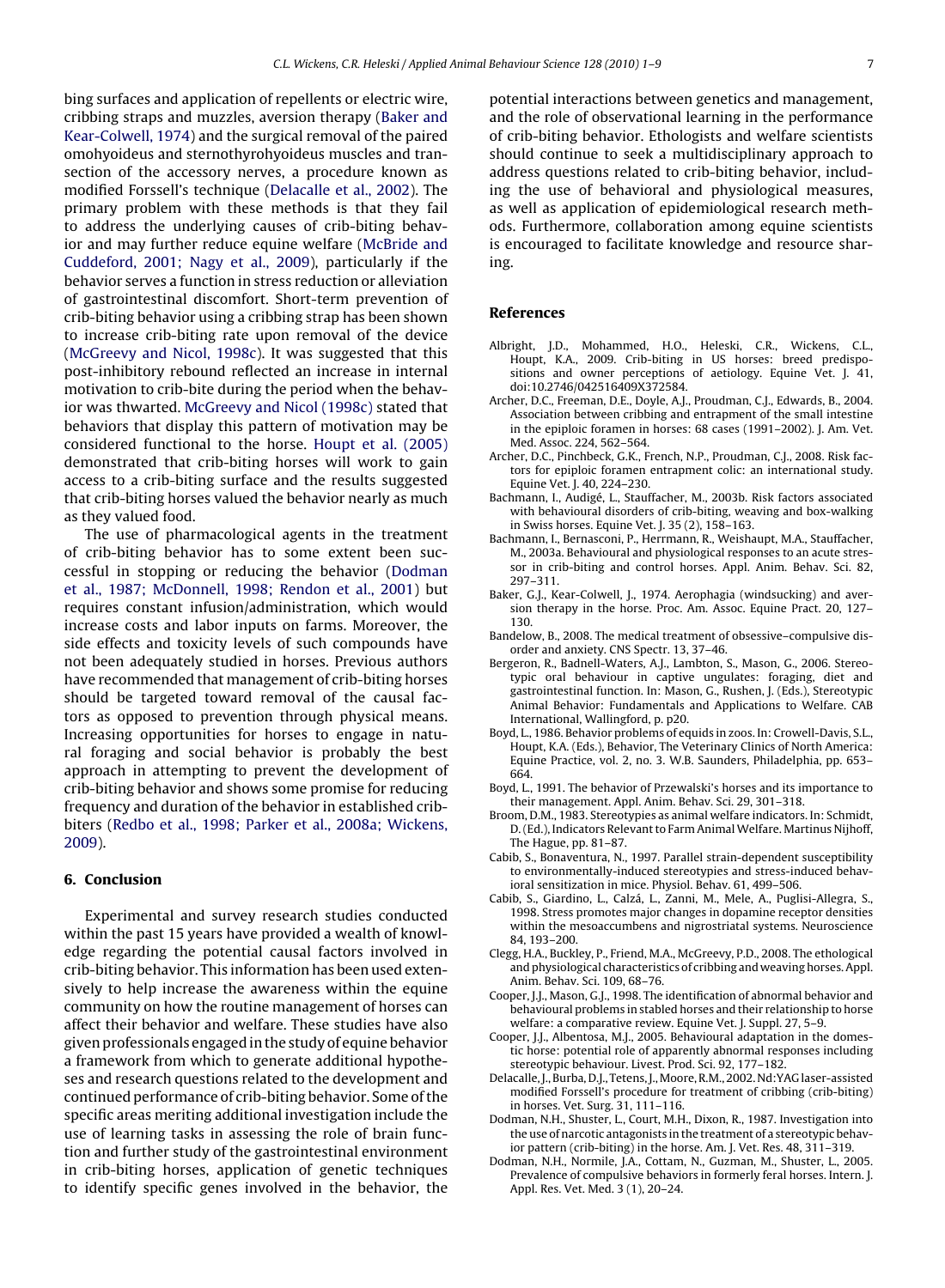- <span id="page-7-0"></span>Freire, R., Clegg, H.A., Buckley, P., Friend, M.A., McGreevy, P.D., 2008. Behavioural and physiological effects of virginiamycin in the diets of horses with stereotypies. Vet. Rec. 163, 413–417.
- Gillham, S.B., Dodman, N.H., Shuster, L., Kream, R., Rand, W., 1994. The effect of diet on cribbing behavior and plasma  $\beta$ -endorphin in horses. Appl. Anim. Behav. Sci. 41, 147–153.
- Hemmings, A., McBride, S.D., Hale, C.E., 2007. Perseverative responding and the aetiology of equine oral stereotypy. Appl. Anim. Behav. Sci. 104, 143–150.
- Houpt, K.A., McDonnell, S.M., 1993. Equine stereotypies. Compend. Contin. Educ. 15, 1265–1271.
- Houpt, K.A., Crowley, L., Rousseliere, A., 2005. Operant learning as a means of measuring equine motivation to crib: a vice or a need? Anthrozoös 18 (3), 320–321 (Abstr.).
- Johnson, K.G., Tyrrell, J., Rowe, B., Pethick, D.W., 1998. Behavioural changes in stabled horses given nontherapeutic levels of virginiamycin. Equine Vet. J. 30, 139–143.
- Katz, J., 1991. Acid secretion and suppression. Med. Clin. North Am. 75, 877–887.
- Kiley-Worthington, M., 1983. Stereotypes (sic) in horses. Equine Pract. 5  $(1), 34-40.$
- Krueger, K., Heinze, J., 2008. Horse sense: social status of horses (Equus caballus) affects their likelihood of copying other horses' behavior. Anim. Cogn. 11, 431–439.
- Kusunose, R., 1992. Diurnal pattern of crib-biting in stabled horses. Jpn. J. Equine Sci. 3 (2), 173–176.
- Lebelt, D., Zanella, A.J., Unshelm, J., 1998. Physiological correlates associated with cribbing behavior in horses: changes in thermal threshold, heart rate, plasma β-endorphin and serotonin. Equine Vet. J. Suppl. 27, 21–27.
- Lillie, H.C., 2004. Comparison of gastric pH in crib-biting and non cribbiting horses. Master's thesis, Auburn University, Auburn.
- Luescher, U.A., McKeown, D.B., Halip, J., 1991. Reviewing the causes of obsessive–compulsive disorders in horses. Vet. Med. 86, 527– 530.
- Luescher, U.A., McKeown, D.B., Dean, H., 1998. A cross-sectional study on compulsive behaviour (stable vices) in horses. Equine Vet. J. Suppl. 27, 14–18.
- Mason, G.J., 1991. Stereotypies: a critical review. Anim. Behav. 41, 1015–1037.
- Mason, G.J., Latham, N.R., 2004. Can't stop, won't stop: is stereotypy a reliable animal welfare indicator? Anim. Welf. 13, S57–S69.
- Mason, G., Rushen, J., 2006. A decade-or-more's progress in understanding stereotypic behaviour. In: Mason, G., Rushen, J. (Eds.), Stereotypic Animal Behavior: Fundamentals and Applications to Welfare. CAB International, Wallingford, pp. 5–6.
- McBride, S.D., Cuddeford, D., 2001. The putative welfare-reducing effects of preventing equine stereotypic behaviour. Anim. Welf. 10, 173– 189.
- McBride, S.D., Hemmings, A., 2005. Altered mesoaccumbens and nigro-striatal dopamine physiology is associated with stereotypy development in a non-rodent species. Behav. Brain. Res. 159, 113– 118.
- McBride, S., Hemmings, A., 2009. A neurologic perspective of equine stereotypy. J. Equine Vet. Sci. 29 (1), 10–16.
- McBride, S.D., Long, L., 2001. Management of horses showing stereotypic behaviour, owner perception and the implications for welfare. Vet. Rec. 148, 799–802.
- McDonnell, S., 1998. Pharmacological aids to behavior modification in horses. Equine Vet. J. Suppl. 27, 50 (Abstr.).
- McGreevy, P.D., Nicol, C.J., 1998a. Prevention of crib-biting: a review. Equine Vet. J. Suppl. 27, 35–38.
- McGreevy, P.D., Nicol, C.J., 1998b. Physiological and behavioral consequences associated with short-term prevention of crib-biting in horses. Phys. Behav. 65, 15–23.
- McGreevy, P.D., Nicol, C.J., 1998c. The effect of short term prevention on the subsequent rate of crib-biting in Thoroughbred horses. Equine Vet. J. Suppl. 27, 30–34.
- McGreevy, P.D., French, N.P., Nicol, C.J., 1995c. The prevalence of abnormal behaviours in dressage, eventing and endurance horses in relation to stabling. Vet. Rec. 137, 36–37.
- McGreevy, P., Richardson, J.D., Christine, J.N., Lane, J.G., 1995b. Radiographic and endoscopic study of horses performing an oral based stereotypy. Equine Vet. J. 27, 92–95.
- McGreevy, P., Nicol, C.J., Cripps, P., Green, L., French, N., 1995a. Management factors associated with stereotypic and redirected behaviour in the Thoroughbred horse. Equine Vet. J. 27, 86–91.
- Mills, D.S., 2002. Recent advances in the treatment of equine stereotypic behavior [Serial online]. Animal Behavior Cogni-

tion and Welfare Group. University of Lincoln. Available from: [http://research.vet.upenn.edu/HavemeyerEquineBehaviorLabHome](http://research.vet.upenn.edu/HavemeyerEquineBehaviorLabHomePage/ReferenceLibraryHavemeyerEquineBehaviorLab/HavemeyerWorkshops/HorseBehaviorandWelfare1316June2002/HorseBehaviorandWelfare2/RecentAdvancesintheTreatmentofEquineStereot/tabid/3130/Defa) [Page/ReferenceLibraryHavemeyerEquineBehaviorLab/Havemeyer](http://research.vet.upenn.edu/HavemeyerEquineBehaviorLabHomePage/ReferenceLibraryHavemeyerEquineBehaviorLab/HavemeyerWorkshops/HorseBehaviorandWelfare1316June2002/HorseBehaviorandWelfare2/RecentAdvancesintheTreatmentofEquineStereot/tabid/3130/Defa) Workshops/HorseBehaviorandWelfare1316June2002/Horse BehaviorandWelfare2/RecentAdvancesintheTreatmentofEquine Stereot/tabid/3130/Default.aspx (accessed 08.02.09).

- Mills, D.S., Macleod, C.A., 2002. The response of crib-biting and windsucking in horses to dietary supplementation with an antacid mixture. Ippologia 13, 33–41.
- Mills, D.S., Nankervis, K.J., 1999. Equine Behavior: Principles and Practice. Blackwell, Malden, MA, pp. 211–212.
- Minero, M., Canali, E., Ferrante, V., Verga, M., ödberg, F.O., 1999. Heart rate and behavioural responses of crib-biting horses to two acute stressors. Vet. Rec. 145, 430–433.
- Moeller, B.A., McCall, C.A., Silverman, S.J., McElhenney, W.H., 2008. Estimation of saliva production in crib-biting and normal horses. J. Equine Vet. Sci. 28 (2), 85–90.
- Murphy, J., Arkins, S., 2007. Equine learning behaviour. Behav. Process. 76, 1–13.
- Murray, M.J., 1998. Gastroduodenal ulceration. In: Reed, S.M., Bayly, W.M. (Eds.), Equine Internal Medicine. W.B. Saunders Company, Pennsylvania, pp. 615–623.
- Murray, M.J., Eichorn, E.S., 1996. Effects of intermittent feed deprivation, intermittent feed deprivation with ranitidine administration, and stall confinement with ad libitum access to hay on gastric ulceration in horses. Am. J. Vet. Res. 11, 1599–1603.
- Nagy, K., Schrott, A., Kabai, P., 2008. Possible influence of neighbors on stereotypic behavior in horses. Appl. Anim. Behav. Sci. 111, 321–328.
- Nagy, K., Bodó, G., Bárdos, G., Harnos, A., Kabai, P., 2009. The effect of a feeding stress-test on the behavior and heart rate variability of control and crib-biting horses (with or without inhibition). Appl. Anim. Behav. Sci. 121, 140–147.
- Nicol, C.J., 1999. Stereotypies and their relation to management. In: Harris, P.A., Gomarsall, G.M., Davidson, H.P.B., Green, R.E. (Eds.), Proceedings of the BEVA Specialist Days on Behaviour and Nutrition, Newmarket, UK. Equine Vet. J., 11–14.
- Nicol, C.J., 1999b. Understanding equine stereotypies. Equine Vet. J. Suppl. 28, 20–25.
- Nicol, C.J., Davidson, H.P.D., Harris, P.A., Waters, A.J., Wilson, A.D., 2002. Study of crib-biting and gastric inflammation and ulceration in young horses. Vet. Rec. 151, 658–662.
- Ninomiya, S., 2007. Social learning and stereotypy in horses. Behav. Process. 76, 22–23.
- Ödberg, F., 1987. The influence of cage size and environmental enrichment on the development of stereotypies in bank voles. Behav. Proc. 14, 155–173.
- Owen, R.R., 1982. Crib-biting and windsucking—that equine enigma. In: Hill, C.S.G., Grunsell, F.W.G. (Eds.), The Veterinary Annual. Wright Scientific Publications, Bristol, pp. 159–168.
- Parker, M., Goodwin, D., Redhead, E.S., 2008a. Survey of breeders' management of horses in Europe, North America and Australia: comparison of factors associated with the development of abnormal behavior. Appl. Anim. Behav. Sci. 114, 206–215.
- Parker, M., Redhead, E.S., Goodwin, D., McBride, S.D., 2008b. Impaired instrumental choice in crib-biting horses (Equus caballus). Behav. Brain. Res. 191, 137–140.
- Pell, S.M., McGreevy, P.D., 1999. A study of cortisol and beta-endorphin levels in stereotypic and normal Thoroughbreds. Appl. Anim. Behav. Sci. 64, 81–90.
- Redbo, I., Redbo-Torstensson, P., ödberg, F.O., Hedendahl, A., Holm, J., 1998. Factors affecting behavioural disturbances in race-horses. Anim. Sci. 66, 475–481.
- Rendon, R.A., Shuster, L., Dodman, N.H., 2001. The effect of the NMDA receptor blocker, dextromethorphan, on cribbing in horses. Pharm. Biochem. Behav. 68, 49–51.
- Rowe, J.B., Pethick, D.W., Lee, M.J., 1994. Prevention of acidosis and laminitis associated with grain feeding in horses. J. Nutr. 124, 2742– 2744.
- Shuster, L., Dodman, N.H., 1998. Basic mechanisms of compulsive and self-injurious behavior. In: Dodman, N.H., Shuster, L. (Eds.), Psychopharmacology of Animal Behavior Disorders. Blackwell, Malden, MA, pp. 185–202.
- Smyth, G.B., Young, D.W., Hammond, L.S., 1989. Effects of diet and feeding on postprandial serum gastrin and insulin concentrations in adult horses. Equine Vet. J. Suppl. 7, 56–59.
- Vecchiotti, G.G., Galanti, R., 1986. Evidence of heredity of cribbing, weaving and stall-walking in Thoroughbred horses. Livest. Prod. Sci. 14, 91–95.